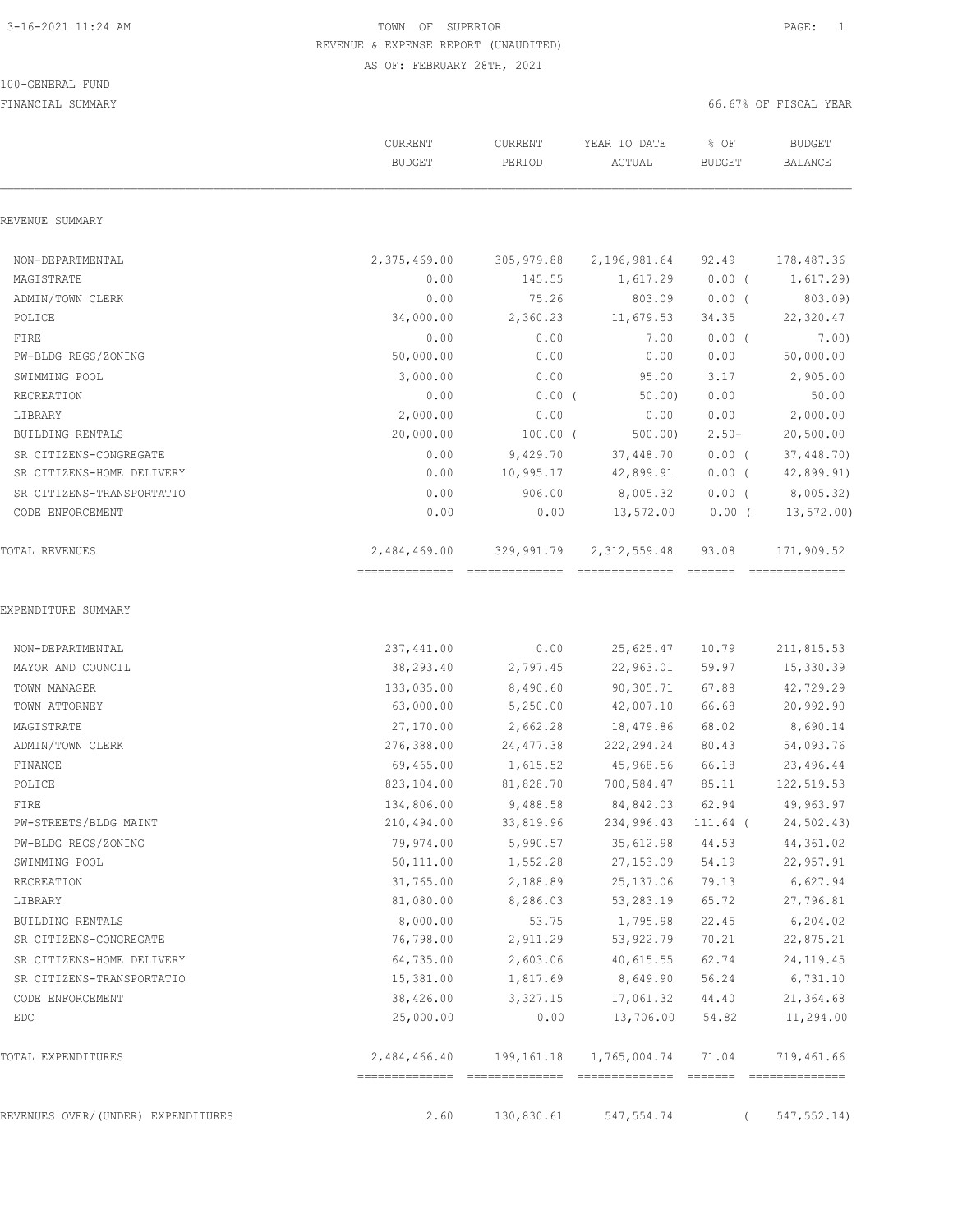|                                    | CURRENT<br><b>BUDGET</b>    | CURRENT<br>PERIOD                     | YEAR TO DATE<br>ACTUAL                 | % OF<br><b>BUDGET</b> | <b>BUDGET</b><br><b>BALANCE</b> |
|------------------------------------|-----------------------------|---------------------------------------|----------------------------------------|-----------------------|---------------------------------|
| REVENUE SUMMARY                    |                             |                                       |                                        |                       |                                 |
| NON-DEPARTMENTAL                   | 19,354.00                   | 0.00                                  | 564.00                                 | 2.91                  | 18,790.00                       |
| TOTAL REVENUES                     | 19,354.00<br>============== | 0.00                                  | 564.00                                 | 2.91                  | 18,790.00                       |
| EXPENDITURE SUMMARY                |                             |                                       |                                        |                       |                                 |
| NON-DEPARTMENTAL                   | 19,353.00                   |                                       | 7,276.71 77,667.33 401.32 ( 58,314.33) |                       |                                 |
| TOTAL EXPENDITURES                 | 19,353.00                   | 7,276.71                              | 77,667.33 401.32 (                     |                       | 58, 314.33)                     |
| REVENUES OVER/(UNDER) EXPENDITURES |                             | $1.00$ ( $7,276.71$ ) ( $77,103.33$ ) | ==============                         |                       | 77,104.33                       |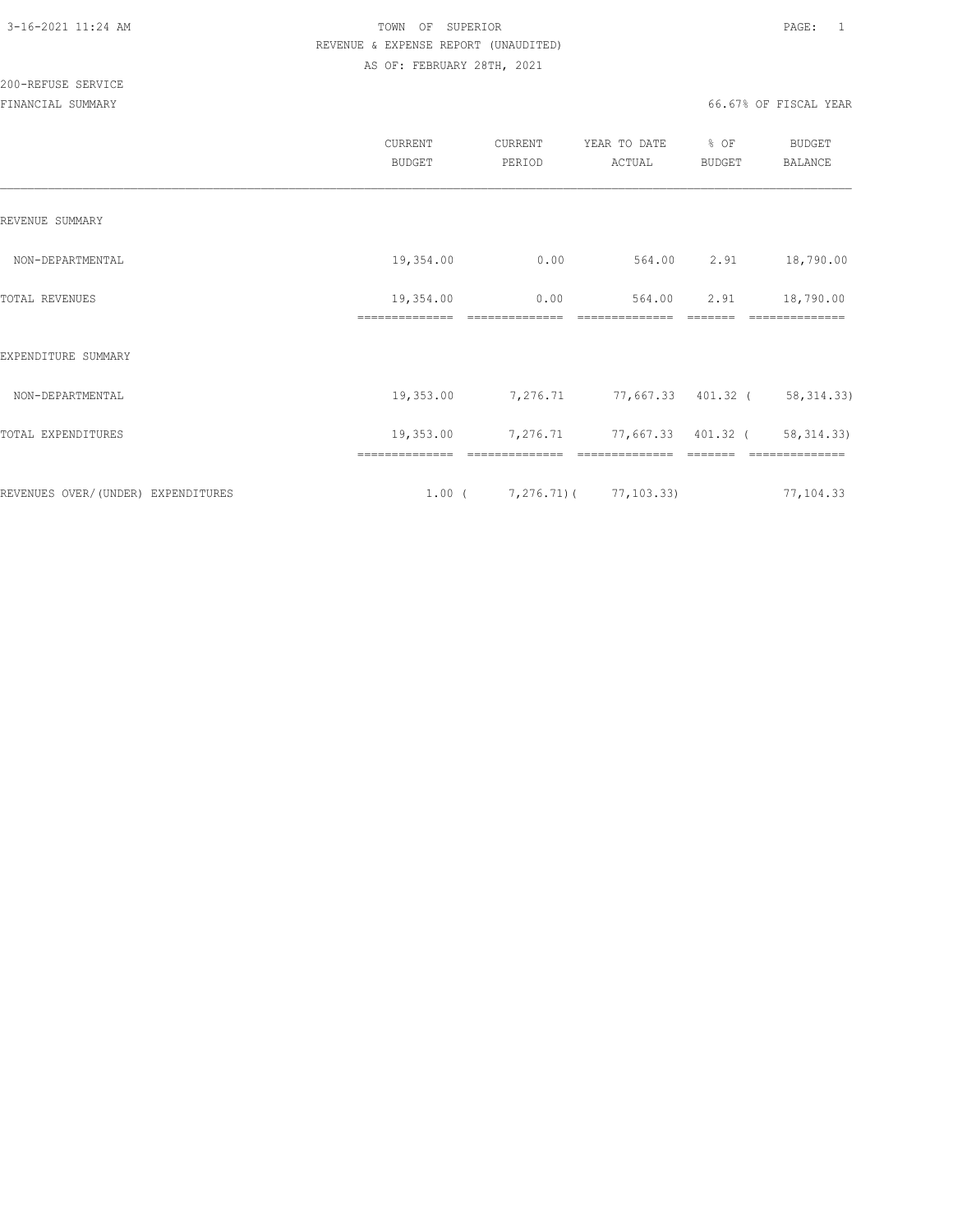#### 210-SEWER

|                                    | CURRENT<br><b>BUDGET</b>     | CURRENT<br>PERIOD           | YEAR TO DATE<br>ACTUAL             | % OF<br>BUDGET | <b>BUDGET</b><br><b>BALANCE</b> |
|------------------------------------|------------------------------|-----------------------------|------------------------------------|----------------|---------------------------------|
| REVENUE SUMMARY                    |                              |                             |                                    |                |                                 |
| NON-DEPARTMENTAL                   | 425,291.00                   | 42,588.00                   | 291,916.61                         | 68.64          | 133, 374.39                     |
| TOTAL REVENUES                     | 425,291.00<br>============== | 42,588.00<br>============== | 291,916.61 68.64<br>============== |                | 133, 374.39<br>==============   |
| EXPENDITURE SUMMARY                |                              |                             |                                    |                |                                 |
| NON-DEPARTMENTAL                   | 425,292.00                   | 22,307.59                   | 211,636.10                         | 49.76          | 213,655.90                      |
| TOTAL EXPENDITURES                 | 425,292.00                   | 22,307.59                   | 211,636.10 49.76                   |                | 213,655.90                      |
| REVENUES OVER/(UNDER) EXPENDITURES | ==============<br>1,00)      | 20,280.41                   | 80,280.51                          |                | 80,281.51)                      |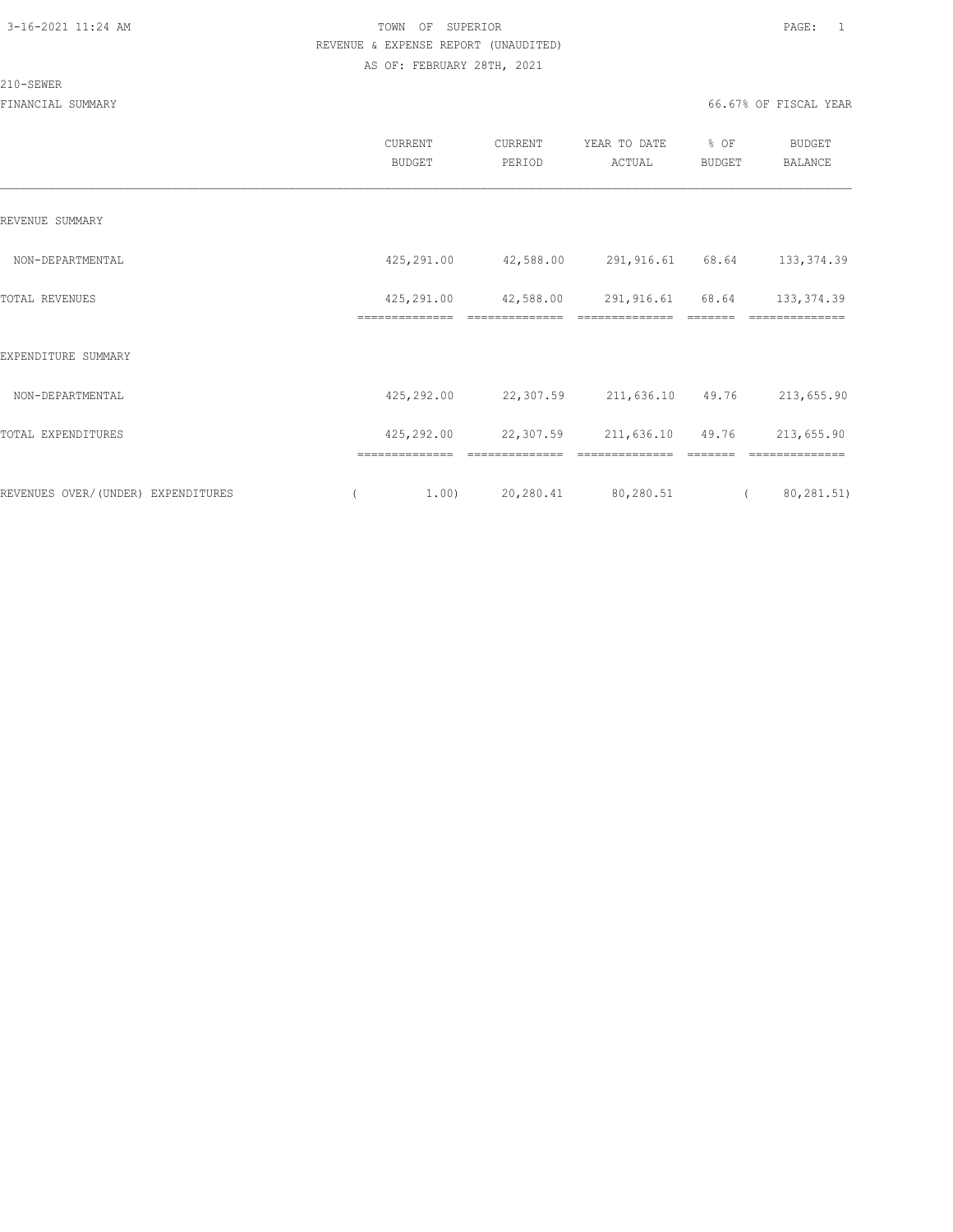#### 220-AMBULANCE

|                                    | CURRENT<br>BUDGET            | CURRENT<br>PERIOD                | YEAR TO DATE<br>ACTUAL              | % OF<br>BUDGET  | BUDGET<br>BALANCE            |
|------------------------------------|------------------------------|----------------------------------|-------------------------------------|-----------------|------------------------------|
| REVENUE SUMMARY                    |                              |                                  |                                     |                 |                              |
| NON-DEPARTMENTAL                   | 470,400.00                   | 27, 234.17 210, 672.83 44.79     |                                     |                 | 259,727.17                   |
| TOTAL REVENUES                     | 470,400.00<br>============== | 27, 234.17<br>---------------    | 210,672.83 44.79<br>--------------- | $- - - - - - -$ | 259,727.17<br>-------------- |
| EXPENDITURE SUMMARY                |                              |                                  |                                     |                 |                              |
| NON-DEPARTMENTAL                   | 470,400.00                   |                                  | 33, 151. 16 314, 174. 64 66. 79     |                 | 156,225.36                   |
| TOTAL EXPENDITURES                 | 470,400.00                   | 33, 151.16 314, 174.64 66.79     |                                     |                 | 156,225.36                   |
|                                    |                              |                                  |                                     |                 |                              |
| REVENUES OVER/(UNDER) EXPENDITURES |                              | $0.00$ ( 5,916.99) ( 103,501.81) |                                     |                 | 103,501.81                   |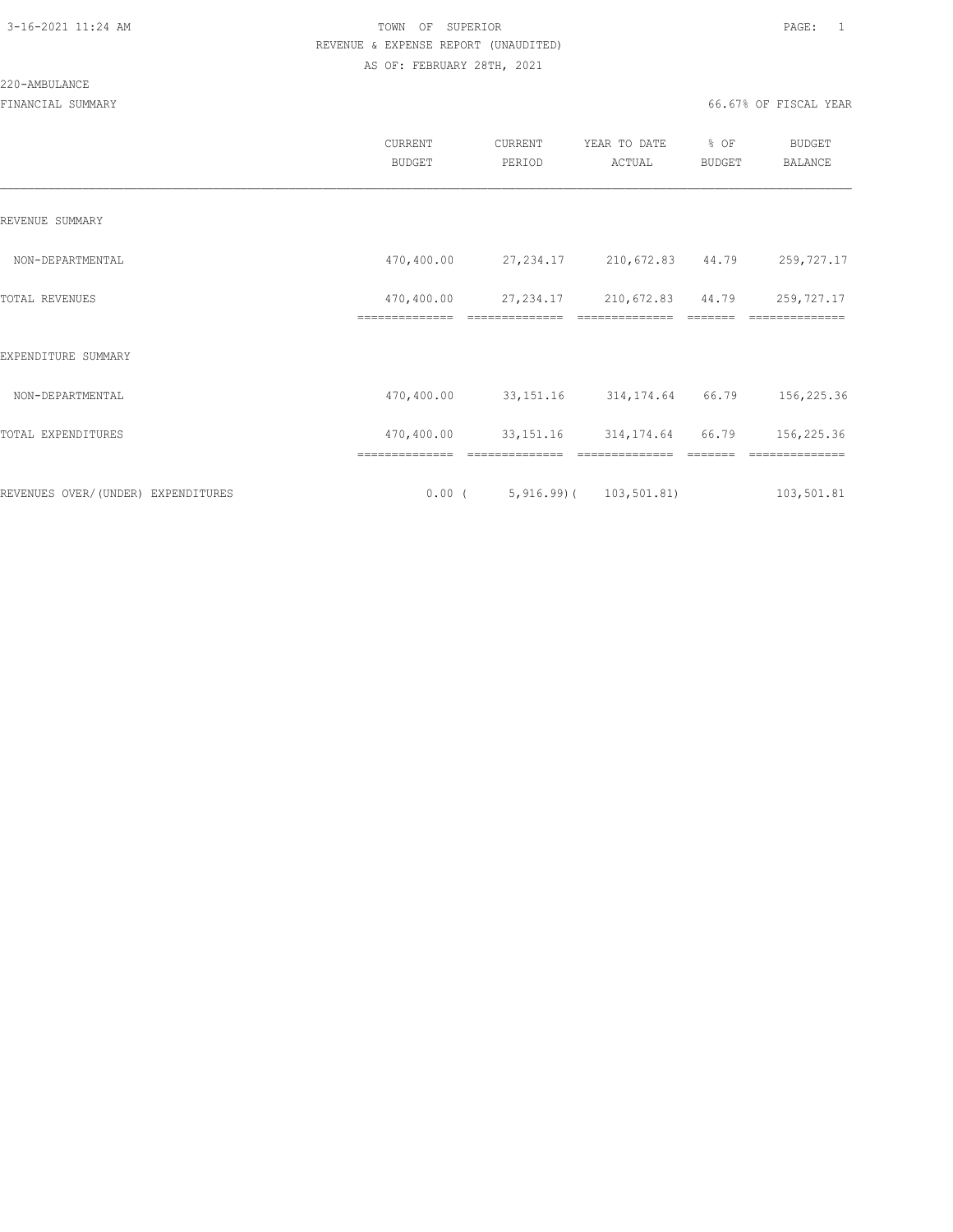#### 230-CEMETARY

|                                     | CURRENT<br><b>BUDGET</b> | <b>CURRENT</b><br>PERIOD | YEAR TO DATE<br>ACTUAL | % OF<br><b>BUDGET</b> | BUDGET<br>BALANCE           |
|-------------------------------------|--------------------------|--------------------------|------------------------|-----------------------|-----------------------------|
| REVENUE SUMMARY                     |                          |                          |                        |                       |                             |
| NON-DEPARTMENTAL                    | 17,150.00                | 1,000.00                 | 18,900.00 110.20 (     |                       | 1,750.00)                   |
| TOTAL REVENUES                      | 17,150.00                | 1,000.00                 | 18,900.00              | 110.20 (              | 1,750.00                    |
| EXPENDITURE SUMMARY                 |                          |                          |                        |                       |                             |
| NON-DEPARTMENTAL                    | 17,149.00                | 553.97                   | 10,291.22              | 60.01                 | 6,857.78                    |
| TOTAL EXPENDITURES                  | 17,149.00                | 553.97                   | 10,291.22              | 60.01                 | 6,857.78                    |
| REVENUES OVER/ (UNDER) EXPENDITURES | ==============<br>1.00   | ============<br>446.03   | 8,608.78               |                       | ==============<br>8,607.78) |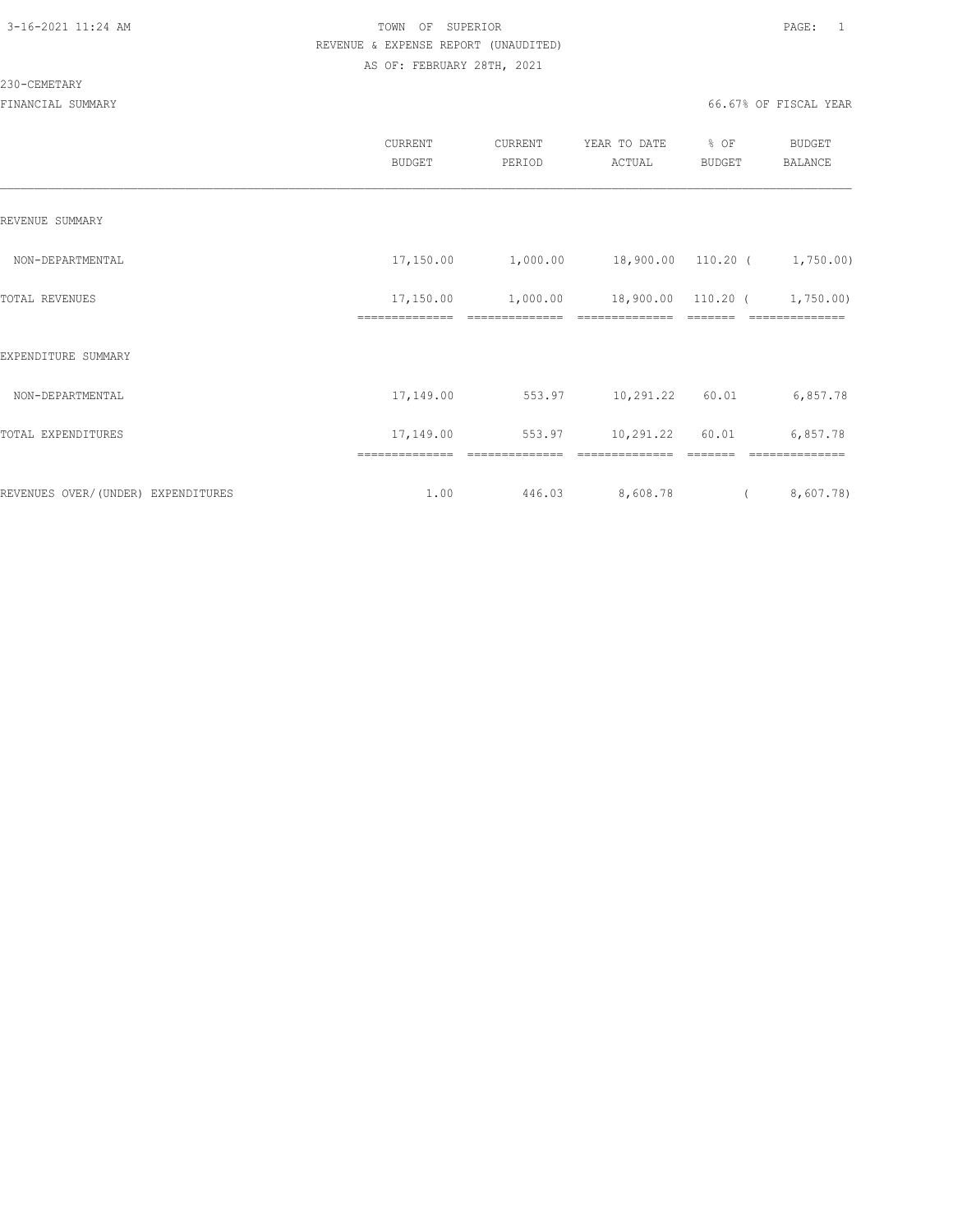# 300-HIGHWAY USERS REVENUE

|                                     | <b>CURRENT</b><br><b>BUDGET</b> | CURRENT<br>PERIOD | YEAR TO DATE<br>ACTUAL     | % OF<br><b>BUDGET</b> | <b>BUDGET</b><br><b>BALANCE</b> |
|-------------------------------------|---------------------------------|-------------------|----------------------------|-----------------------|---------------------------------|
| REVENUE SUMMARY                     |                                 |                   |                            |                       |                                 |
| NON-DEPARTMENTAL                    | 889,416.00                      |                   | 23,076.45 174,545.07 19.62 |                       | 714,870.93                      |
| TOTAL REVENUES                      | 889,416.00                      |                   | 23,076.45 174,545.07 19.62 |                       | 714,870.93                      |
| EXPENDITURE SUMMARY                 | ==============                  | ==============    | ==============             |                       | ==============                  |
| NON-DEPARTMENTAL                    | 889,416.00                      | 21,503.27         | 204,719.00                 | 23.02                 | 684,697.00                      |
| TOTAL EXPENDITURES                  | 889,416.00                      | 21,503.27         | 204,719.00                 | 23.02                 | 684,697.00                      |
|                                     | ==============                  |                   |                            |                       |                                 |
| REVENUES OVER/ (UNDER) EXPENDITURES | 0.00                            |                   | 1,573.18 (30,173.93)       |                       | 30, 173.93                      |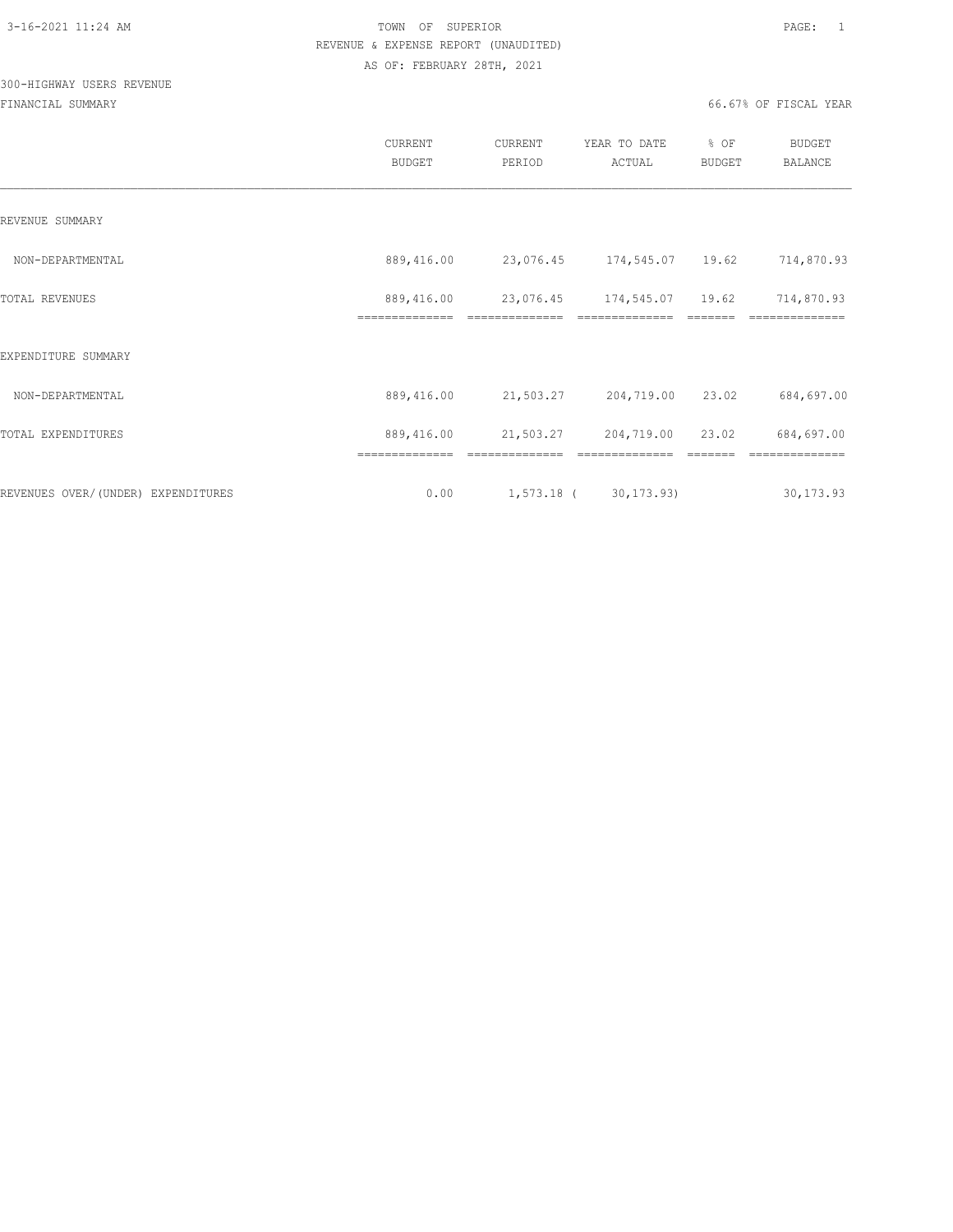#### 310-EXCISE TAX

|                                    | CURRENT<br><b>BUDGET</b> | CURRENT<br>PERIOD | YEAR TO DATE<br>ACTUAL                | % OF<br>BUDGET | <b>BUDGET</b><br><b>BALANCE</b> |
|------------------------------------|--------------------------|-------------------|---------------------------------------|----------------|---------------------------------|
| REVENUE SUMMARY                    |                          |                   |                                       |                |                                 |
| NON-DEPARTMENTAL                   | 202,604.00               |                   | 10,784.49 85,495.83 42.20             |                | 117,108.17                      |
| TOTAL REVENUES                     | 202,604.00               | 10,784.49         | 85,495.83 42.20                       |                | 117,108.17                      |
| EXPENDITURE SUMMARY                | ==============           | ==============    | ==============                        |                | ==============                  |
| NON-DEPARTMENTAL                   | 202,604.00               |                   | 18,903.96 126,780.93                  | 62.58          | 75,823.07                       |
| TOTAL EXPENDITURES                 | 202,604.00               |                   | 18,903.96 126,780.93 62.58            |                | 75,823.07                       |
|                                    | ==============           |                   |                                       |                |                                 |
| REVENUES OVER/(UNDER) EXPENDITURES |                          |                   | $0.00$ ( $8,119.47$ ) ( $41,285.10$ ) |                | 41,285.10                       |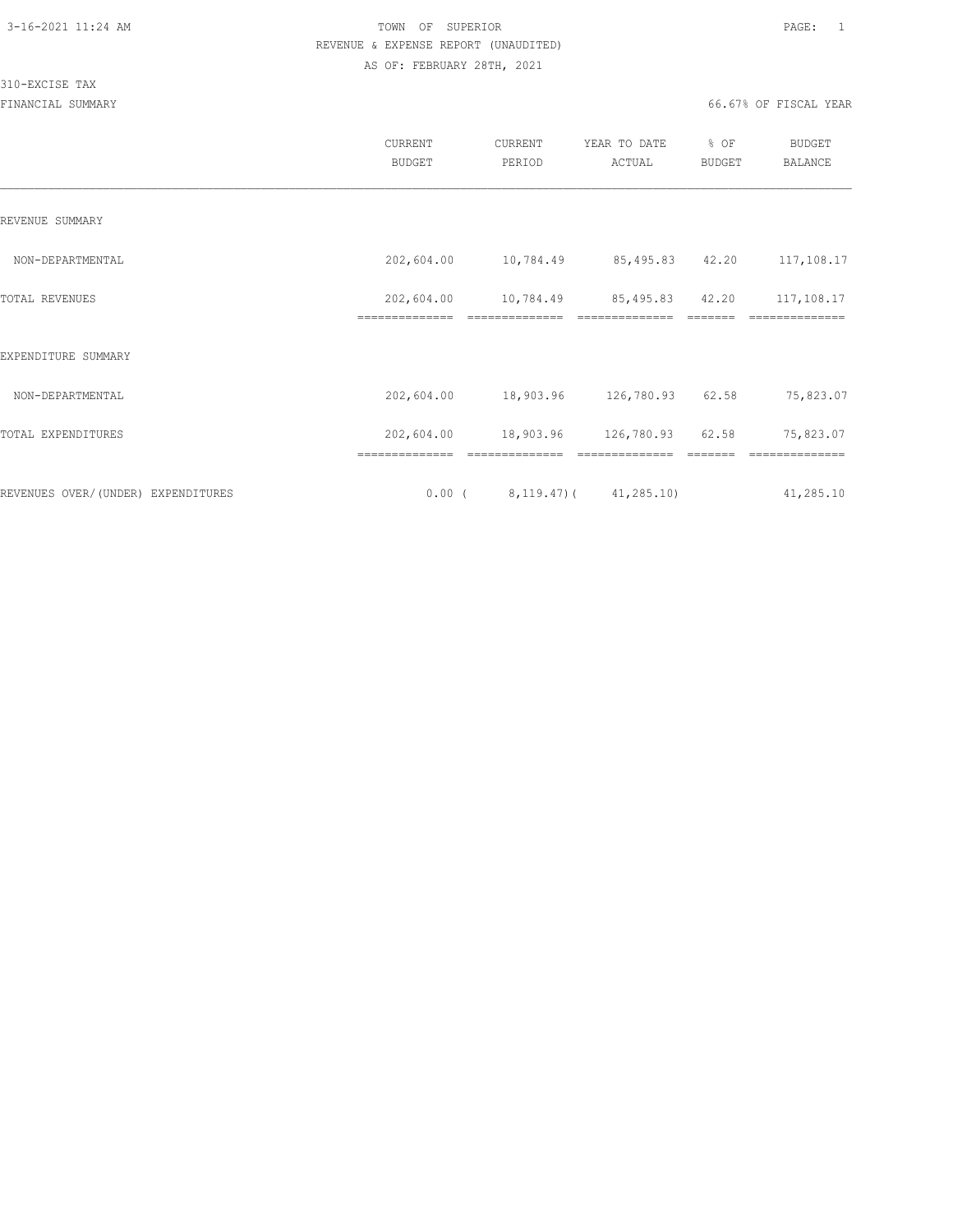|                     | CURRENT<br>BUDGET                                                                                                                                                                                                                                                                                                                                                                                                                                                                            | CURRENT<br>PERIOD                 | YEAR TO DATE<br>ACTUAL                                                                                                                                                                                                                                                                                                                                                                                                                                                                       | % OF<br>BUDGET                                                                                                                                                                                                                                                                                                                                                                                                                                         | BUDGET<br>BALANCE                                                                                                                                                                                                                                                                                                                                                                                                                                                                            |
|---------------------|----------------------------------------------------------------------------------------------------------------------------------------------------------------------------------------------------------------------------------------------------------------------------------------------------------------------------------------------------------------------------------------------------------------------------------------------------------------------------------------------|-----------------------------------|----------------------------------------------------------------------------------------------------------------------------------------------------------------------------------------------------------------------------------------------------------------------------------------------------------------------------------------------------------------------------------------------------------------------------------------------------------------------------------------------|--------------------------------------------------------------------------------------------------------------------------------------------------------------------------------------------------------------------------------------------------------------------------------------------------------------------------------------------------------------------------------------------------------------------------------------------------------|----------------------------------------------------------------------------------------------------------------------------------------------------------------------------------------------------------------------------------------------------------------------------------------------------------------------------------------------------------------------------------------------------------------------------------------------------------------------------------------------|
| REVENUE SUMMARY     |                                                                                                                                                                                                                                                                                                                                                                                                                                                                                              |                                   |                                                                                                                                                                                                                                                                                                                                                                                                                                                                                              |                                                                                                                                                                                                                                                                                                                                                                                                                                                        |                                                                                                                                                                                                                                                                                                                                                                                                                                                                                              |
| EXPENDITURE SUMMARY | ______________<br>---------------                                                                                                                                                                                                                                                                                                                                                                                                                                                            | ______________<br>-------------   | ______________<br>-------------                                                                                                                                                                                                                                                                                                                                                                                                                                                              | --------<br>------                                                                                                                                                                                                                                                                                                                                                                                                                                     | ______________<br>--------------                                                                                                                                                                                                                                                                                                                                                                                                                                                             |
|                     | $\begin{array}{c} \multicolumn{2}{c} {\textbf{1}} & \multicolumn{2}{c} {\textbf{2}} & \multicolumn{2}{c} {\textbf{3}} & \multicolumn{2}{c} {\textbf{4}} \\ \multicolumn{2}{c} {\textbf{2}} & \multicolumn{2}{c} {\textbf{3}} & \multicolumn{2}{c} {\textbf{4}} & \multicolumn{2}{c} {\textbf{5}} & \multicolumn{2}{c} {\textbf{6}} \\ \multicolumn{2}{c} {\textbf{4}} & \multicolumn{2}{c} {\textbf{5}} & \multicolumn{2}{c} {\textbf{6}} & \multicolumn{2}{c} {\textbf{6}} & \multicolumn{$ | ______________<br>--------------- | $\begin{array}{c} \multicolumn{2}{c} {\textbf{1}} & \multicolumn{2}{c} {\textbf{2}} & \multicolumn{2}{c} {\textbf{3}} & \multicolumn{2}{c} {\textbf{4}} \\ \multicolumn{2}{c} {\textbf{5}} & \multicolumn{2}{c} {\textbf{6}} & \multicolumn{2}{c} {\textbf{7}} & \multicolumn{2}{c} {\textbf{8}} & \multicolumn{2}{c} {\textbf{9}} \\ \multicolumn{2}{c} {\textbf{1}} & \multicolumn{2}{c} {\textbf{1}} & \multicolumn{2}{c} {\textbf{1}} & \multicolumn{2}{c} {\textbf{1}} & \multicolumn{$ | $\begin{tabular}{ll} \multicolumn{2}{c}{\textbf{2.5}} & \multicolumn{2}{c}{\textbf{2.5}} & \multicolumn{2}{c}{\textbf{2.5}} \\ \multicolumn{2}{c}{\textbf{2.5}} & \multicolumn{2}{c}{\textbf{2.5}} & \multicolumn{2}{c}{\textbf{2.5}} \\ \multicolumn{2}{c}{\textbf{3.5}} & \multicolumn{2}{c}{\textbf{4.5}} & \multicolumn{2}{c}{\textbf{5.5}} \\ \multicolumn{2}{c}{\textbf{5.5}} & \multicolumn{2}{c}{\textbf{6.5}} & \multicolumn{2}{c}{\textbf{7$ | $\begin{array}{c} \multicolumn{2}{c} {\textbf{1}} & \multicolumn{2}{c} {\textbf{2}} & \multicolumn{2}{c} {\textbf{3}} & \multicolumn{2}{c} {\textbf{4}} \\ \multicolumn{2}{c} {\textbf{2}} & \multicolumn{2}{c} {\textbf{3}} & \multicolumn{2}{c} {\textbf{4}} & \multicolumn{2}{c} {\textbf{5}} & \multicolumn{2}{c} {\textbf{6}} \\ \multicolumn{2}{c} {\textbf{4}} & \multicolumn{2}{c} {\textbf{5}} & \multicolumn{2}{c} {\textbf{6}} & \multicolumn{2}{c} {\textbf{6}} & \multicolumn{$ |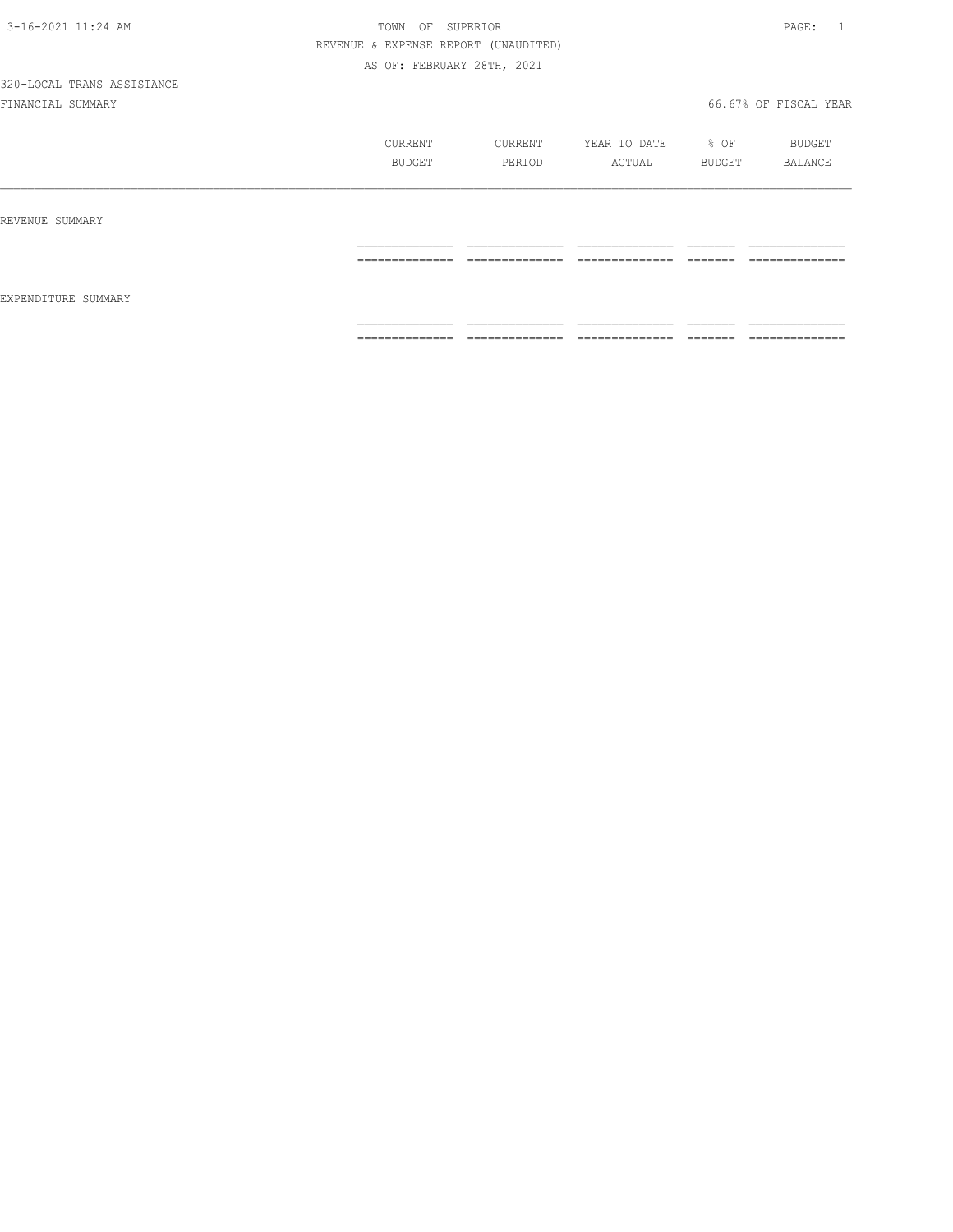400-GADA BOND

|                     | CURRENT<br>BUDGET                                                                                                                                                                                                                                                                                                                                                                                                                                                                            | CURRENT<br>PERIOD                 | YEAR TO DATE<br>ACTUAL                                                                                                                                                                                                                                                                                                                                                                                                                                                                       | % OF<br>BUDGET                                                                                                                                                                                                                                                                                                                                                                                                                                                                                                                                                    | BUDGET<br>BALANCE                 |
|---------------------|----------------------------------------------------------------------------------------------------------------------------------------------------------------------------------------------------------------------------------------------------------------------------------------------------------------------------------------------------------------------------------------------------------------------------------------------------------------------------------------------|-----------------------------------|----------------------------------------------------------------------------------------------------------------------------------------------------------------------------------------------------------------------------------------------------------------------------------------------------------------------------------------------------------------------------------------------------------------------------------------------------------------------------------------------|-------------------------------------------------------------------------------------------------------------------------------------------------------------------------------------------------------------------------------------------------------------------------------------------------------------------------------------------------------------------------------------------------------------------------------------------------------------------------------------------------------------------------------------------------------------------|-----------------------------------|
| REVENUE SUMMARY     |                                                                                                                                                                                                                                                                                                                                                                                                                                                                                              |                                   |                                                                                                                                                                                                                                                                                                                                                                                                                                                                                              |                                                                                                                                                                                                                                                                                                                                                                                                                                                                                                                                                                   |                                   |
|                     | ______________<br>---------------                                                                                                                                                                                                                                                                                                                                                                                                                                                            | ______________<br>.               | ______________<br>______________                                                                                                                                                                                                                                                                                                                                                                                                                                                             | --------<br>-------                                                                                                                                                                                                                                                                                                                                                                                                                                                                                                                                               | ______________<br>--------------  |
| EXPENDITURE SUMMARY |                                                                                                                                                                                                                                                                                                                                                                                                                                                                                              |                                   |                                                                                                                                                                                                                                                                                                                                                                                                                                                                                              |                                                                                                                                                                                                                                                                                                                                                                                                                                                                                                                                                                   |                                   |
|                     | $\begin{array}{c} \multicolumn{2}{c} {\textbf{1}} & \multicolumn{2}{c} {\textbf{2}} & \multicolumn{2}{c} {\textbf{3}} & \multicolumn{2}{c} {\textbf{4}} \\ \multicolumn{2}{c} {\textbf{5}} & \multicolumn{2}{c} {\textbf{6}} & \multicolumn{2}{c} {\textbf{7}} & \multicolumn{2}{c} {\textbf{8}} & \multicolumn{2}{c} {\textbf{9}} \\ \multicolumn{2}{c} {\textbf{1}} & \multicolumn{2}{c} {\textbf{1}} & \multicolumn{2}{c} {\textbf{1}} & \multicolumn{2}{c} {\textbf{1}} & \multicolumn{$ | ______________<br>_______________ | $\begin{array}{c} \multicolumn{2}{c} {\textbf{1}} & \multicolumn{2}{c} {\textbf{2}} & \multicolumn{2}{c} {\textbf{3}} & \multicolumn{2}{c} {\textbf{4}} \\ \multicolumn{2}{c} {\textbf{5}} & \multicolumn{2}{c} {\textbf{6}} & \multicolumn{2}{c} {\textbf{7}} & \multicolumn{2}{c} {\textbf{8}} & \multicolumn{2}{c} {\textbf{9}} \\ \multicolumn{2}{c} {\textbf{1}} & \multicolumn{2}{c} {\textbf{1}} & \multicolumn{2}{c} {\textbf{1}} & \multicolumn{2}{c} {\textbf{1}} & \multicolumn{$ | $\begin{array}{c} \begin{array}{c} \begin{array}{c} \begin{array}{c} \begin{array}{c} \end{array}\\ \end{array}\\ \end{array} \end{array} \end{array} \end{array} \end{array} \end{array} \end{array} \begin{array}{c} \begin{array}{c} \begin{array}{c} \begin{array}{c} \end{array}\\ \end{array} \end{array} \end{array} \end{array} \begin{array}{c} \begin{array}{c} \begin{array}{c} \end{array}\\ \end{array} \end{array} \end{array} \begin{array}{c} \begin{array}{c} \begin{array}{c} \end{array}\\ \end{array} \end{array} \end{array} \begin{array}{$ | ______________<br>--------------- |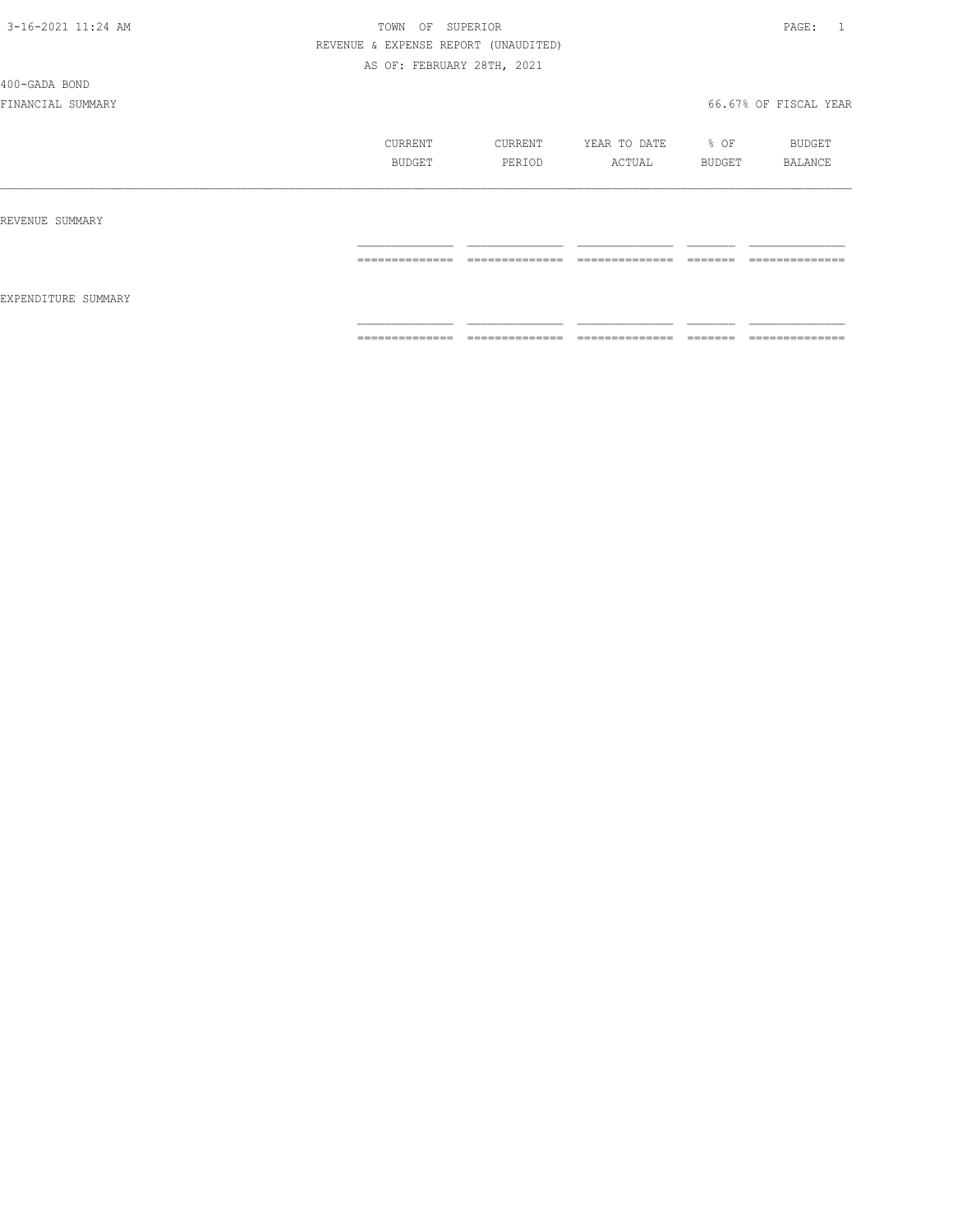#### 410-MPC BOND

|                                    | CURRENT<br><b>BUDGET</b> | CURRENT<br>PERIOD | YEAR TO DATE<br>ACTUAL  | % OF<br><b>BUDGET</b> | <b>BUDGET</b><br><b>BALANCE</b> |
|------------------------------------|--------------------------|-------------------|-------------------------|-----------------------|---------------------------------|
| REVENUE SUMMARY                    |                          |                   |                         |                       |                                 |
| EXPENDITURE SUMMARY                |                          |                   |                         |                       |                                 |
| NON-DEPARTMENTAL                   | 0.00                     | 876.97            | 4,860.02 0.00 (         |                       | 4,860.02                        |
| TOTAL EXPENDITURES                 | 0.00                     | 876.97            | 4,860.02                | $0.00$ (              | 4,860.02                        |
| REVENUES OVER/(UNDER) EXPENDITURES | $0.00$ (                 |                   | $876.97$ ( $4,860.02$ ) |                       | 4,860.02                        |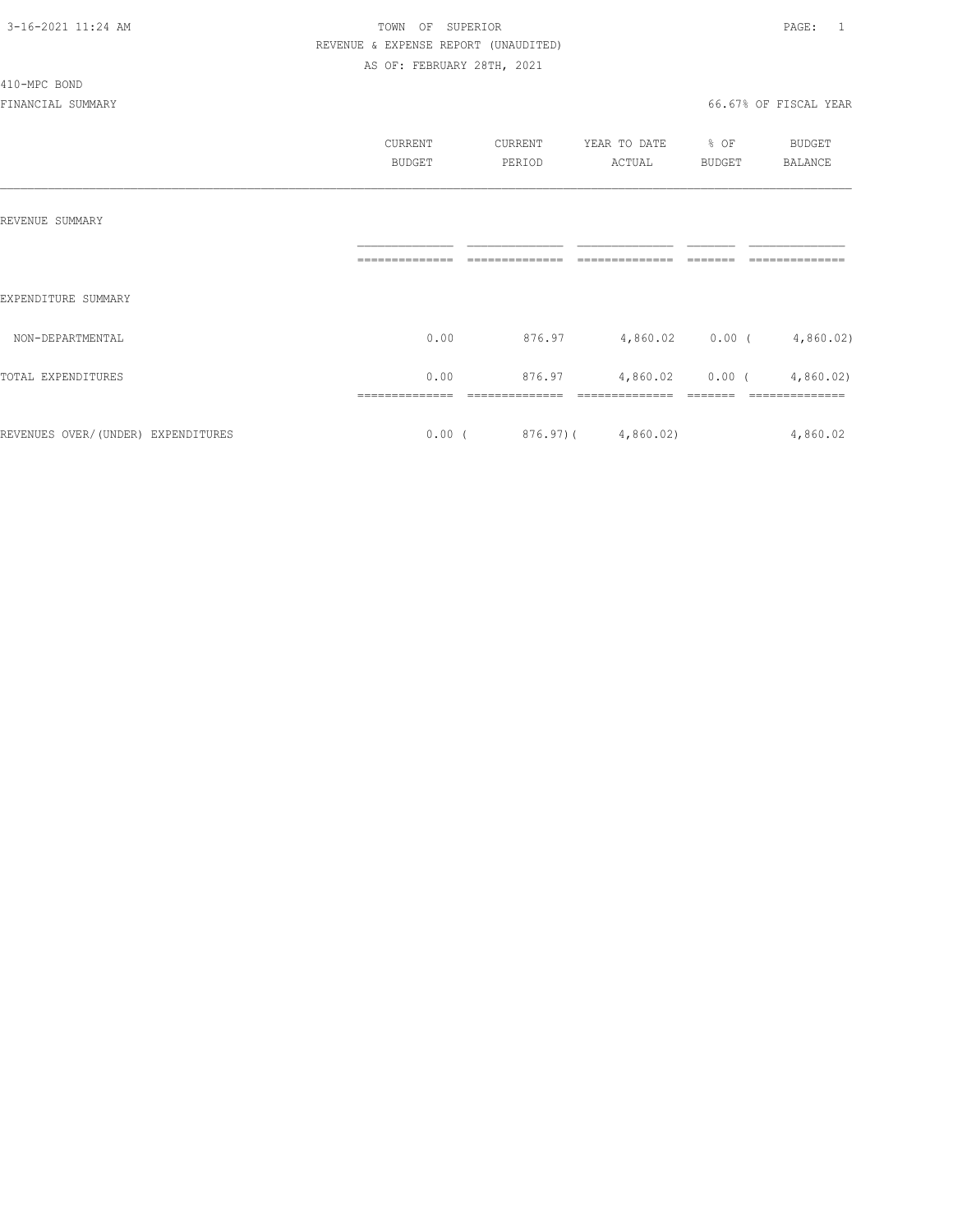#### 500-GRANTS

|                                    | CURRENT<br><b>BUDGET</b>       | CURRENT<br>PERIOD         | YEAR TO DATE<br>ACTUAL                                                                                                                                                                                                                                                                                                                                                                                                                                                                                    | % OF<br><b>BUDGET</b>           | <b>BUDGET</b><br>BALANCE       |
|------------------------------------|--------------------------------|---------------------------|-----------------------------------------------------------------------------------------------------------------------------------------------------------------------------------------------------------------------------------------------------------------------------------------------------------------------------------------------------------------------------------------------------------------------------------------------------------------------------------------------------------|---------------------------------|--------------------------------|
| REVENUE SUMMARY                    |                                |                           |                                                                                                                                                                                                                                                                                                                                                                                                                                                                                                           |                                 |                                |
| NON-DEPARTMENTAL                   | 1,381,382.00                   | 0.00                      | 0.00                                                                                                                                                                                                                                                                                                                                                                                                                                                                                                      | 0.00                            | 1,381,382.00                   |
| AIRPORT GRANTS                     | 0.00                           | 0.00                      | 1,000.00                                                                                                                                                                                                                                                                                                                                                                                                                                                                                                  | $0.00$ (                        | 1,000.00)                      |
| TOTAL REVENUES                     | 1,381,382.00<br>============== | 0.00<br>$-22222222222222$ | 1,000.00<br>==============                                                                                                                                                                                                                                                                                                                                                                                                                                                                                | 0.07<br>$=$ $=$ $=$ $=$ $=$ $=$ | 1,380,382.00<br>============== |
| EXPENDITURE SUMMARY                |                                |                           |                                                                                                                                                                                                                                                                                                                                                                                                                                                                                                           |                                 |                                |
| NON-DEPARTMENTAL                   | 1,381,382.00                   | 0.00                      | 0.00                                                                                                                                                                                                                                                                                                                                                                                                                                                                                                      |                                 | $0.00 \qquad 1,381,382.00$     |
| RECREATION GRANTS                  | 0.00                           | 0.00                      | 28,858.92                                                                                                                                                                                                                                                                                                                                                                                                                                                                                                 |                                 | $0.00$ ( $28,858.92$ )         |
| TOTAL EXPENDITURES                 | 1,381,382.00<br>============== | 0.00<br>$-22222222222222$ | 28,858.92<br>$\begin{array}{c} \multicolumn{2}{c} {\textbf{1}} & \multicolumn{2}{c} {\textbf{2}} & \multicolumn{2}{c} {\textbf{3}} & \multicolumn{2}{c} {\textbf{4}} \\ \multicolumn{2}{c} {\textbf{5}} & \multicolumn{2}{c} {\textbf{6}} & \multicolumn{2}{c} {\textbf{7}} & \multicolumn{2}{c} {\textbf{8}} & \multicolumn{2}{c} {\textbf{9}} \\ \multicolumn{2}{c} {\textbf{1}} & \multicolumn{2}{c} {\textbf{1}} & \multicolumn{2}{c} {\textbf{1}} & \multicolumn{2}{c} {\textbf{1}} & \multicolumn{$ | 2.09<br>$=$ $=$ $=$ $=$ $=$ $=$ | 1,352,523.08<br>============== |
| REVENUES OVER/(UNDER) EXPENDITURES | 0.00                           |                           | $0.00$ ( 27,858.92)                                                                                                                                                                                                                                                                                                                                                                                                                                                                                       |                                 | 27,858.92                      |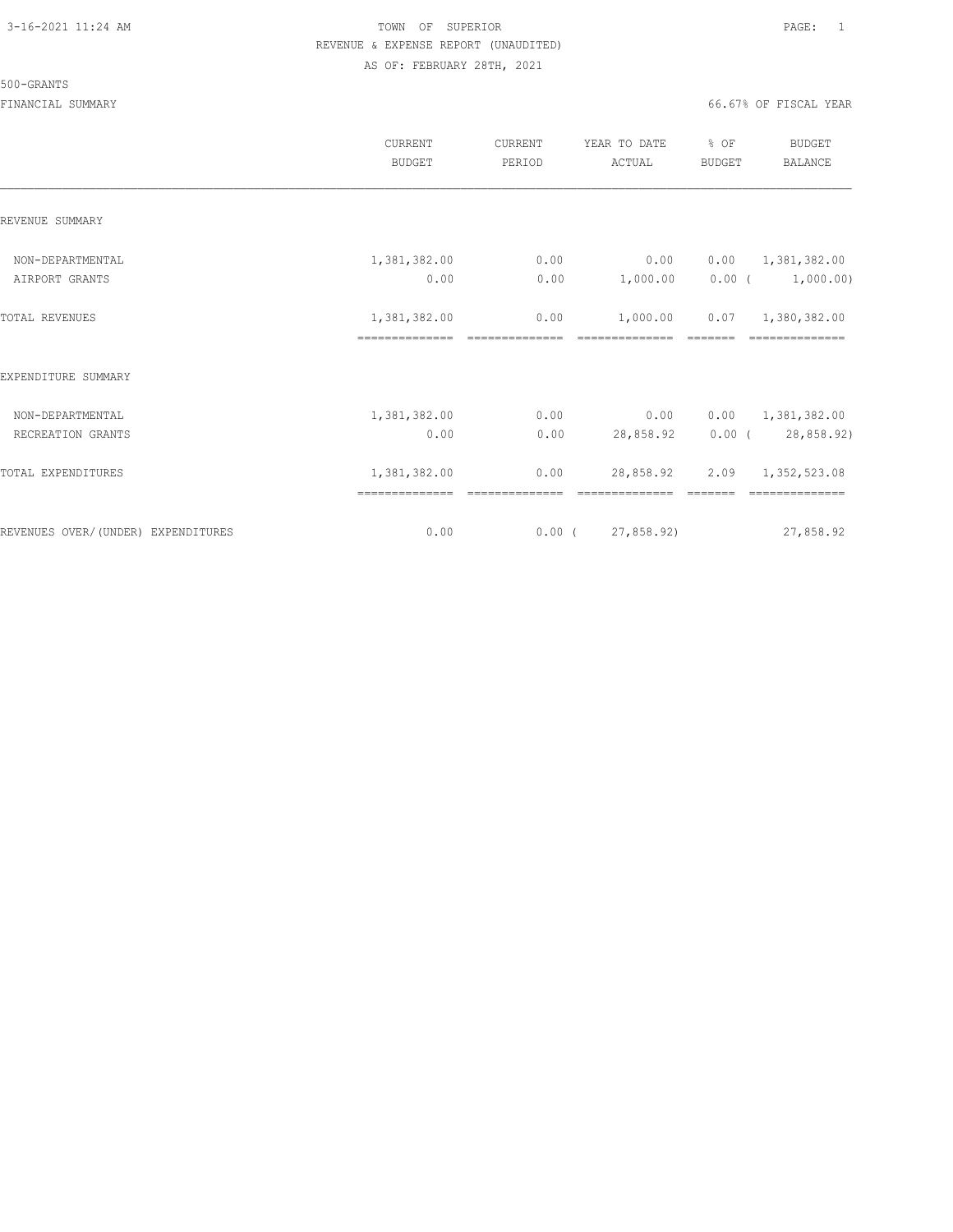|                                    | CURRENT<br>BUDGET            | CURRENT<br>PERIOD | YEAR TO DATE<br>ACTUAL                             | % OF<br><b>BUDGET</b> | <b>BUDGET</b><br>BALANCE |
|------------------------------------|------------------------------|-------------------|----------------------------------------------------|-----------------------|--------------------------|
| REVENUE SUMMARY                    |                              |                   |                                                    |                       |                          |
| RC EMERGENCY SERV-FIRE             | 0.00                         | 0.00              | 128,500.00 0.00 (                                  |                       | 128, 500.00)             |
| RC EMERGENCY SERV-POLICE           | 200,000.00                   | 0.00              | 135,557.80 67.78 64,442.20                         |                       |                          |
| TOTAL REVENUES                     | 200,000.00<br>============== | 0.00              | 264,057.80 132.03 (<br>==============              |                       | 64,057.80)               |
| EXPENDITURE SUMMARY                |                              |                   |                                                    |                       |                          |
| RC EMERGENCY SERV-FIRE             |                              |                   | 128,500.00  13,662.02  95,493.57  74.31            |                       | 33,006.43                |
| RC EMERGENCY SERV-POLICE           | 71,500.00                    |                   | 1,859.08 120,626.60 168.71 (                       |                       | 49,126.60)               |
| TOTAL EXPENDITURES                 | 200,000.00                   | 15,521.10         | 216,120.17 108.06 (                                |                       | 16, 120.17               |
| REVENUES OVER/(UNDER) EXPENDITURES |                              |                   | $0.00$ ( $15,521.10$ ) $47,937.63$ ( $47,937.63$ ) |                       |                          |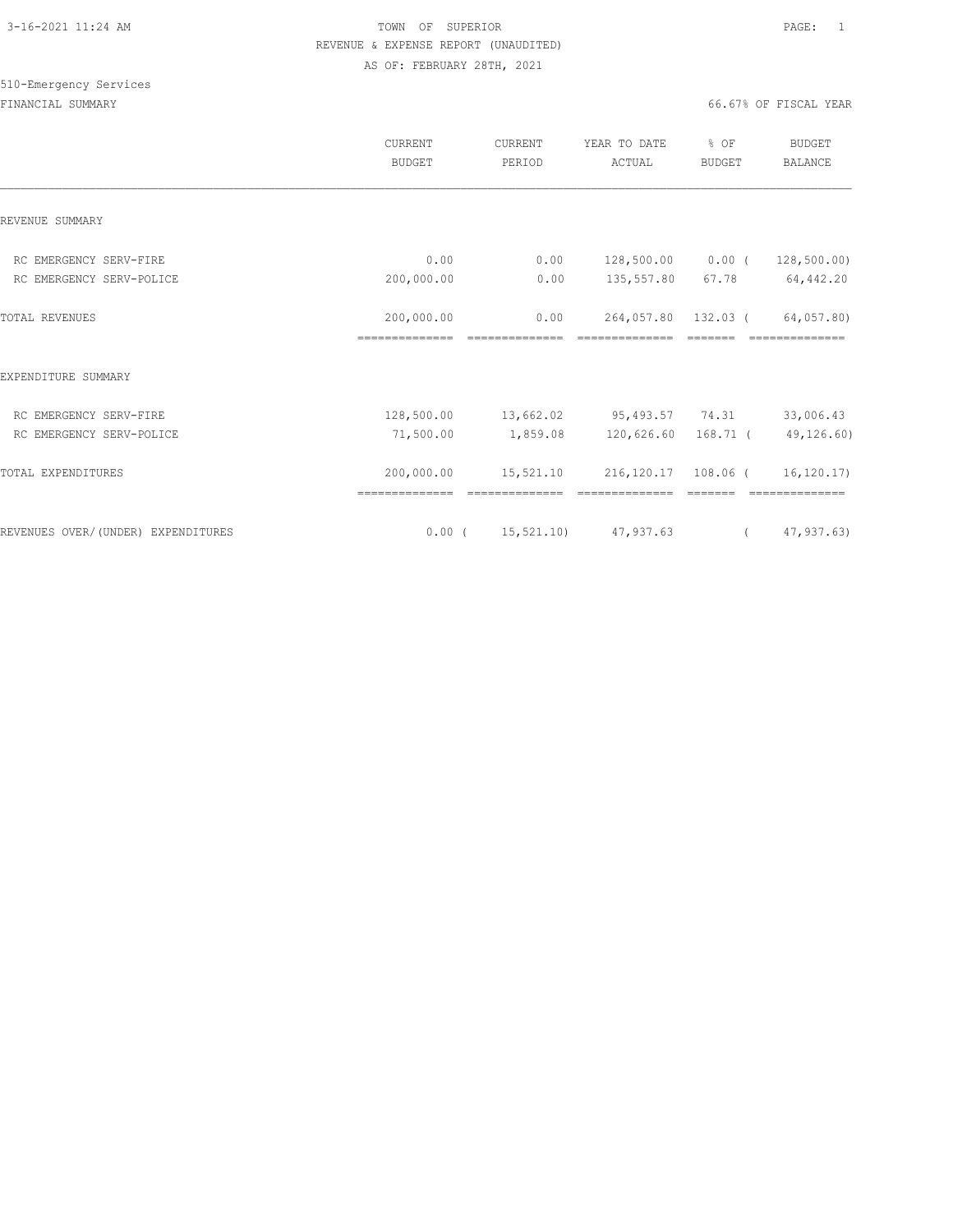|                                         | <b>CURRENT</b><br><b>BUDGET</b> | CURRENT<br>PERIOD                | YEAR TO DATE<br>ACTUAL | % OF<br><b>BUDGET</b>           | <b>BUDGET</b><br><b>BALANCE</b> |
|-----------------------------------------|---------------------------------|----------------------------------|------------------------|---------------------------------|---------------------------------|
| REVENUE SUMMARY                         |                                 |                                  |                        |                                 |                                 |
| MAYOR & COUNCIL<br>ECONOMIC DEVELOPMENT | 1,200,000.00<br>275,000.00      | 0.00<br>0.00                     | 0.00<br>0.00           | 0.00<br>0.00                    | 1,200,000.00<br>275,000.00      |
|                                         |                                 |                                  |                        |                                 |                                 |
| <b>TOTAL REVENUES</b>                   | 1,475,000.00<br>==============  | 0.00<br>==============           | 0.00<br>============== | 0.00<br>$=$ $=$ $=$ $=$ $=$ $=$ | 1,475,000.00<br>==============  |
| EXPENDITURE SUMMARY                     |                                 |                                  |                        |                                 |                                 |
| MAYOR & COUNCIL                         | 1,200,000.00                    | 1,698.27                         | 74,409.32              |                                 | $6.20 \qquad 1,125,590.68$      |
| RECREATION                              | 0.00                            | 0.00                             | 300.00                 | $0.00$ (                        | 300.00)                         |
| ECONOMIC DEVELOPMENT                    | 275,000.00                      | 0.00                             | 139,250.00             | 50.64                           | 135,750.00                      |
| TOTAL EXPENDITURES                      | 1,475,000.00                    | 1,698.27                         | 213,959.32 14.51       |                                 | 1,261,040.68                    |
| REVENUES OVER/(UNDER) EXPENDITURES      |                                 | $0.00$ ( 1,698.27) ( 213,959.32) |                        |                                 | 213,959.32                      |
|                                         |                                 |                                  |                        |                                 |                                 |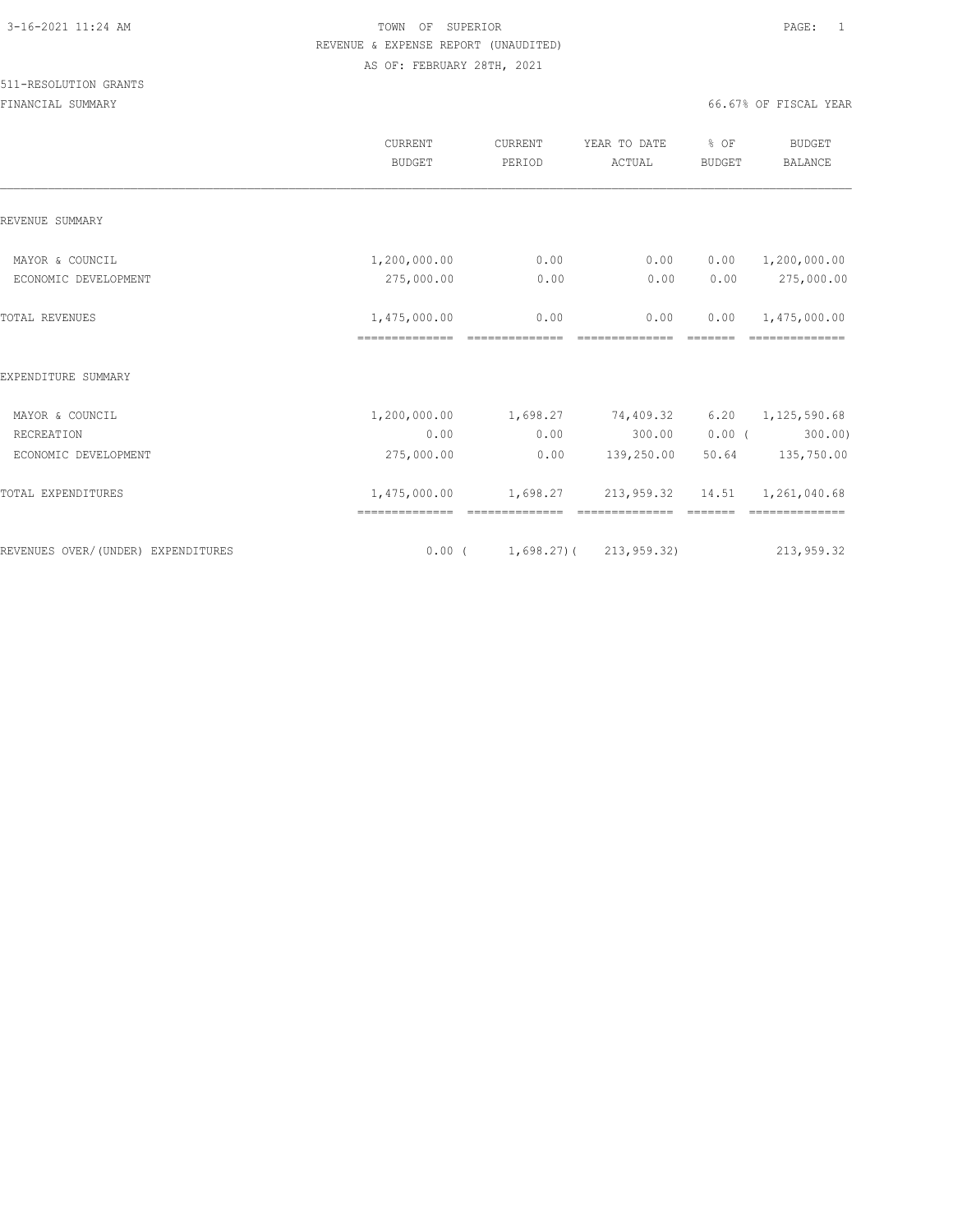512-AZCares Fund

|                     | CURRENT<br><b>BUDGET</b>                                                                                                                                                                                                                                                                                                                                                                                                                                                               | CURRENT<br>PERIOD                 | YEAR TO DATE<br>ACTUAL             | % OF<br>BUDGET       | BUDGET<br>BALANCE                 |
|---------------------|----------------------------------------------------------------------------------------------------------------------------------------------------------------------------------------------------------------------------------------------------------------------------------------------------------------------------------------------------------------------------------------------------------------------------------------------------------------------------------------|-----------------------------------|------------------------------------|----------------------|-----------------------------------|
| REVENUE SUMMARY     |                                                                                                                                                                                                                                                                                                                                                                                                                                                                                        |                                   |                                    |                      |                                   |
| EXPENDITURE SUMMARY | $\begin{array}{cccccccccc} \multicolumn{2}{c}{} & \multicolumn{2}{c}{} & \multicolumn{2}{c}{} & \multicolumn{2}{c}{} & \multicolumn{2}{c}{} & \multicolumn{2}{c}{} & \multicolumn{2}{c}{} & \multicolumn{2}{c}{} & \multicolumn{2}{c}{} & \multicolumn{2}{c}{} & \multicolumn{2}{c}{} & \multicolumn{2}{c}{} & \multicolumn{2}{c}{} & \multicolumn{2}{c}{} & \multicolumn{2}{c}{} & \multicolumn{2}{c}{} & \multicolumn{2}{c}{} & \multicolumn{2}{c}{} & \multicolumn{2}{c}{} & \mult$ | ______________<br>--------------- | ==============                     | ________<br>-------  | ______________<br>--------------- |
|                     | --------------                                                                                                                                                                                                                                                                                                                                                                                                                                                                         | --------------                    | ---------------<br>_______________ | --------<br>________ | --------------<br>_______________ |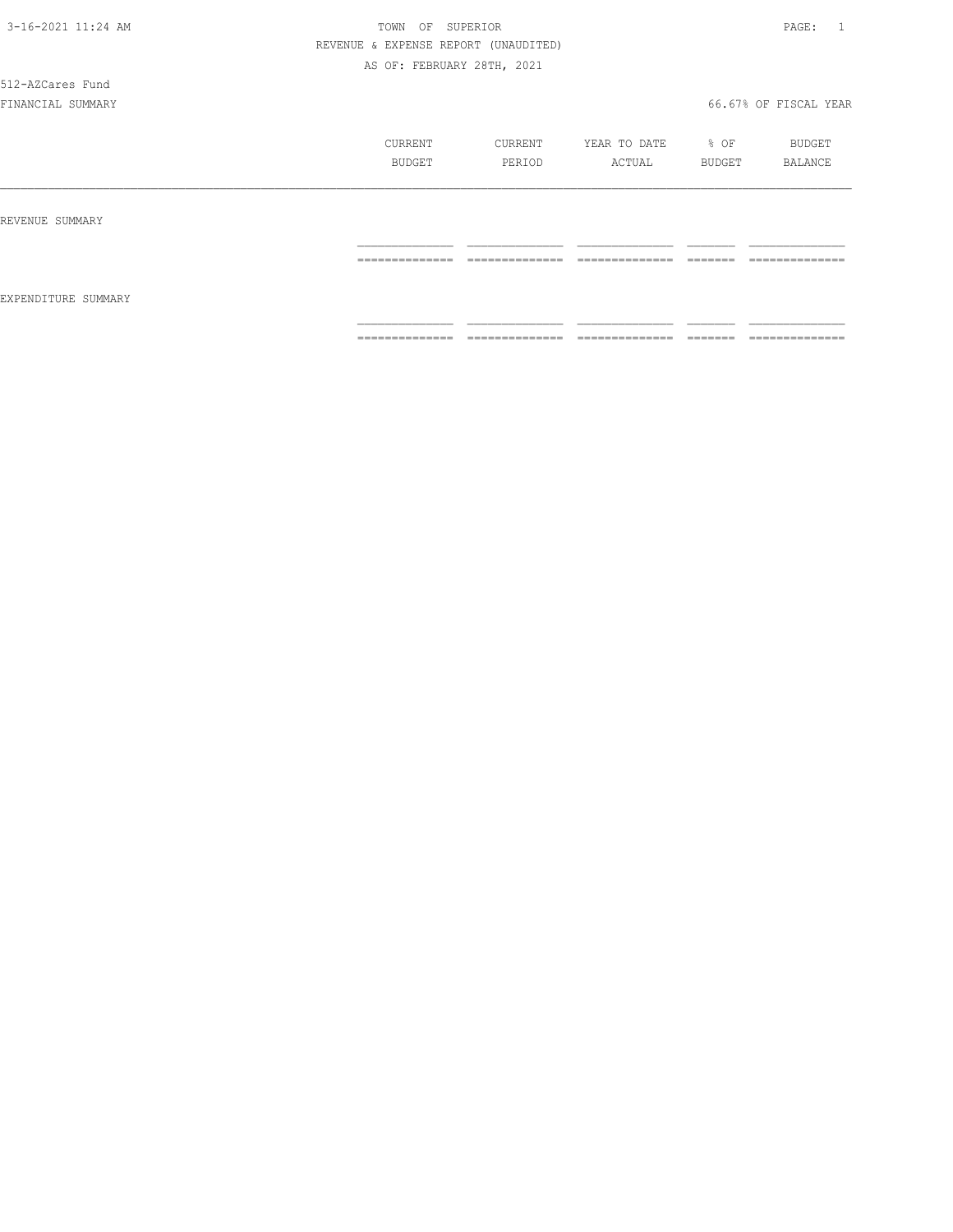|                                    | <b>CURRENT</b><br><b>BUDGET</b> | CURRENT<br>PERIOD      | YEAR TO DATE<br>ACTUAL      | % OF<br><b>BUDGET</b> | <b>BUDGET</b><br><b>BALANCE</b> |
|------------------------------------|---------------------------------|------------------------|-----------------------------|-----------------------|---------------------------------|
| REVENUE SUMMARY                    |                                 |                        |                             |                       |                                 |
| ATTORNEY GENERAL GRANTS            | 0.00                            | 0.00                   | 20,000.00                   | $0.00$ (              | 20,000.00)                      |
| GOHS GRANTS                        | 0.00                            | 0.00                   | 1,455.11                    | $0.00$ (              | 1,455.11)                       |
| DOHS GRANTS                        | 0.00                            | 0.00                   | 22,833.97                   | $0.00$ (              | 22,833.97)                      |
| <b>TOTAL REVENUES</b>              | 0.00<br>--------------          | 0.00<br>-------------- | 44,289.08<br>-------------- | $0.00$ (              | 44,289.08)<br>==============    |
| EXPENDITURE SUMMARY                |                                 |                        |                             |                       |                                 |
| ATTORNEY GENERAL GRANTS            | 0.00                            | 0.00                   | 19,687.92                   | $0.00$ (              | 19,687.92)                      |
| DOHS GRANTS                        | 0.00                            | 0.00                   | 35,672.07                   | $0.00$ (              | 35,672.07)                      |
| TOTAL EXPENDITURES                 | 0.00                            | 0.00<br>------------   | 55, 359.99                  | $0.00$ (              | 55,359.99)<br>==============    |
| REVENUES OVER/(UNDER) EXPENDITURES | 0.00                            |                        | $0.00$ ( $11,070.91$ )      |                       | 11,070.91                       |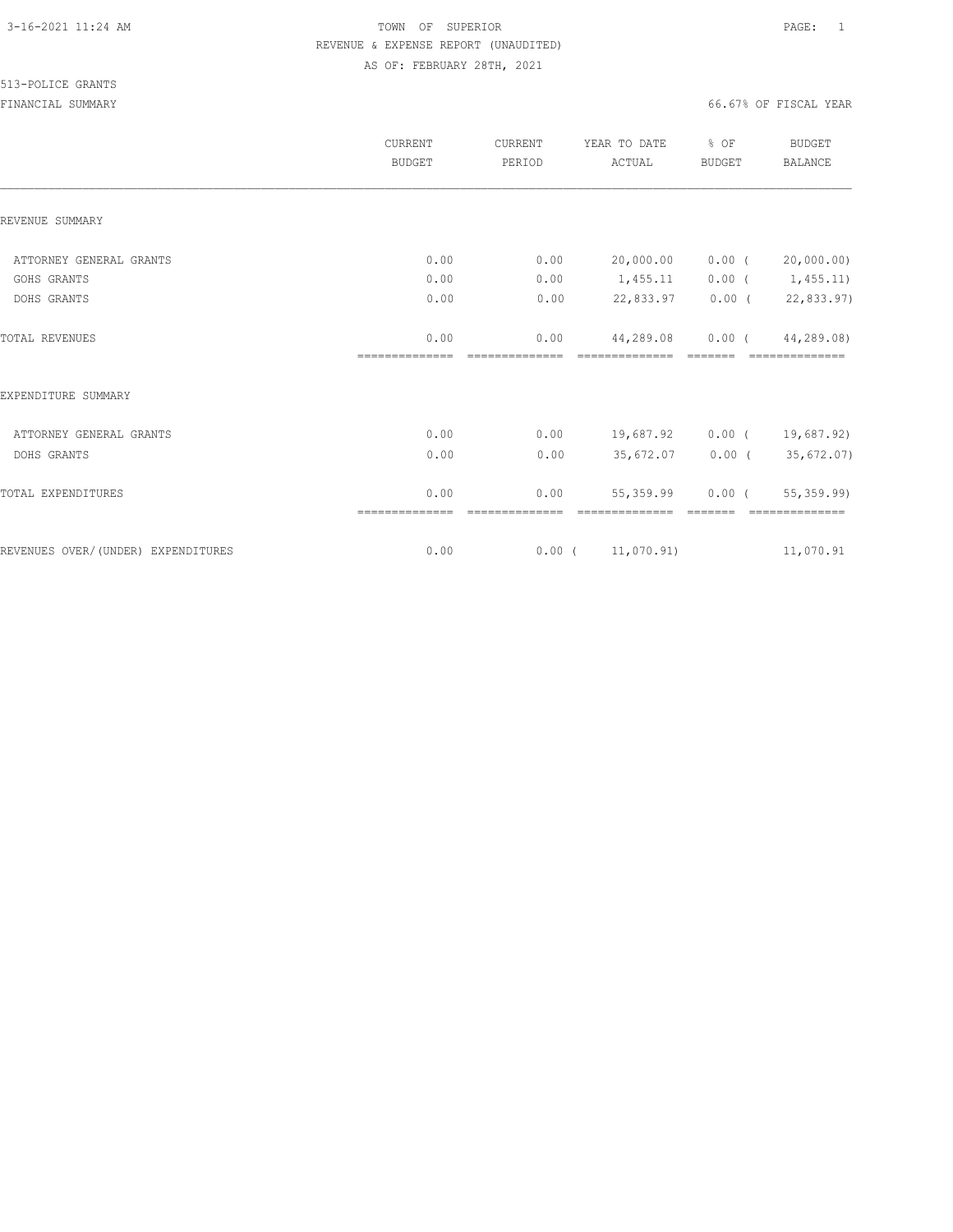# 514-Economic Dev Grants

|                                     | CURRENT<br><b>BUDGET</b> | CURRENT<br>PERIOD | YEAR TO DATE<br>ACTUAL | % OF<br>BUDGET | <b>BUDGET</b><br>BALANCE |
|-------------------------------------|--------------------------|-------------------|------------------------|----------------|--------------------------|
| REVENUE SUMMARY                     |                          |                   |                        |                |                          |
| ECONOMIC DEVELOPMENT                | 0.00                     | 0.00              |                        |                |                          |
| TOTAL REVENUES                      | 0.00                     | 0.00              | 15,000.00              |                | $0.00$ ( $15,000.00$ )   |
| EXPENDITURE SUMMARY                 |                          |                   |                        |                |                          |
| ECONOMIC DEVELOPMENT                | 0.00                     | 0.00              |                        |                | 4,700.00 0.00 (4,700.00) |
| TOTAL EXPENDITURES                  | 0.00                     | 0.00              | 4,700.00               |                | $0.00$ ( $4,700.00$ )    |
| REVENUES OVER/ (UNDER) EXPENDITURES | 0.00                     | 0.00              |                        |                | 10, 300.00)              |
|                                     |                          |                   | 10,300.00              | $\overline{a}$ |                          |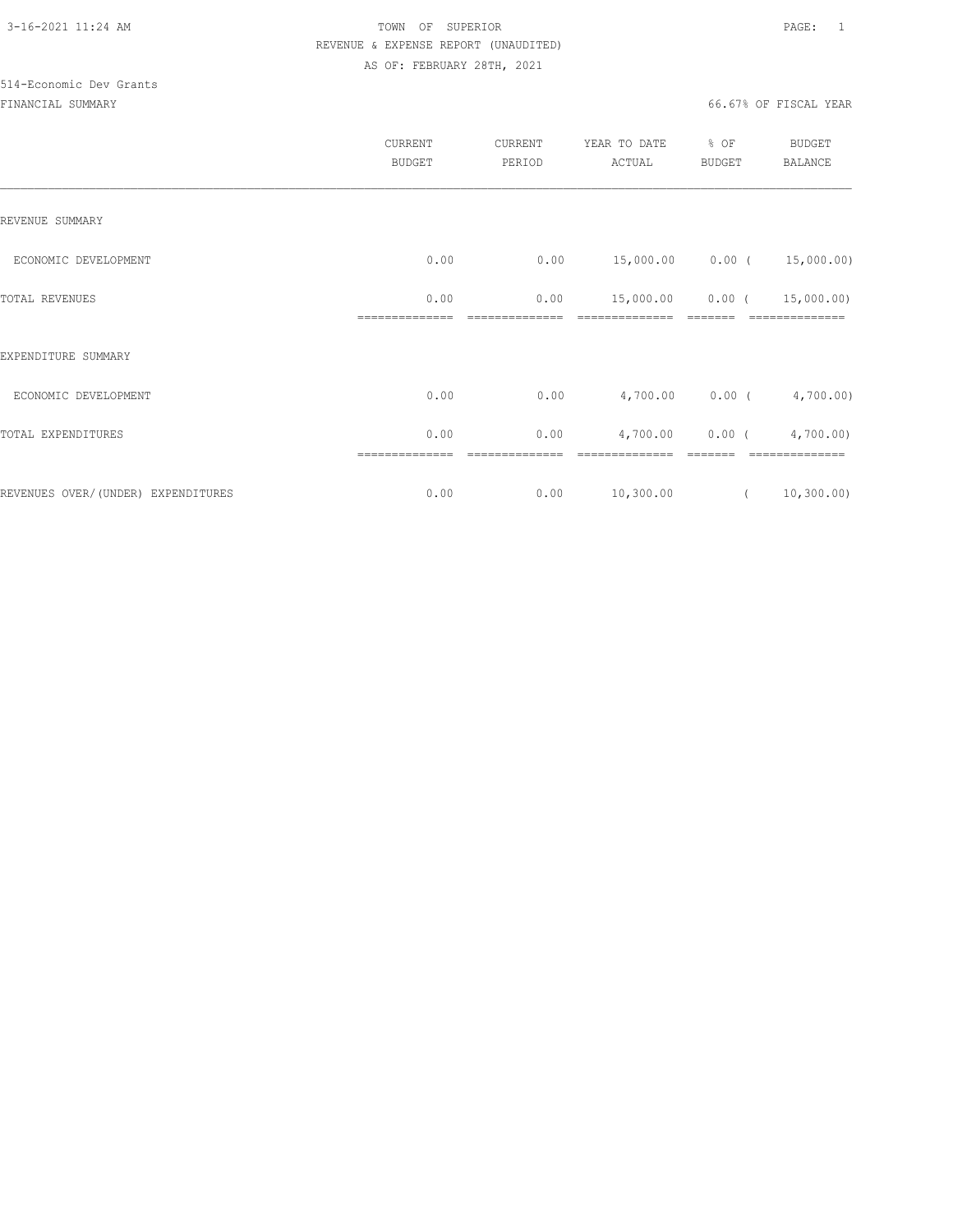# 800-FIRE DEPT PENSION

|                     | CURRENT        | CURRENT             | YEAR TO DATE        | % OF     | BUDGET         |
|---------------------|----------------|---------------------|---------------------|----------|----------------|
|                     | BUDGET         | PERIOD              | ACTUAL              | BUDGET   | BALANCE        |
| REVENUE SUMMARY     |                |                     |                     |          |                |
| EXPENDITURE SUMMARY | ============== | ______________<br>. | ______________<br>. | =======  | -------------- |
|                     | -------------- | --------------      | ---------------     | -------- | -------------- |
|                     | .              | _______________     | _______________     | ________ | ______________ |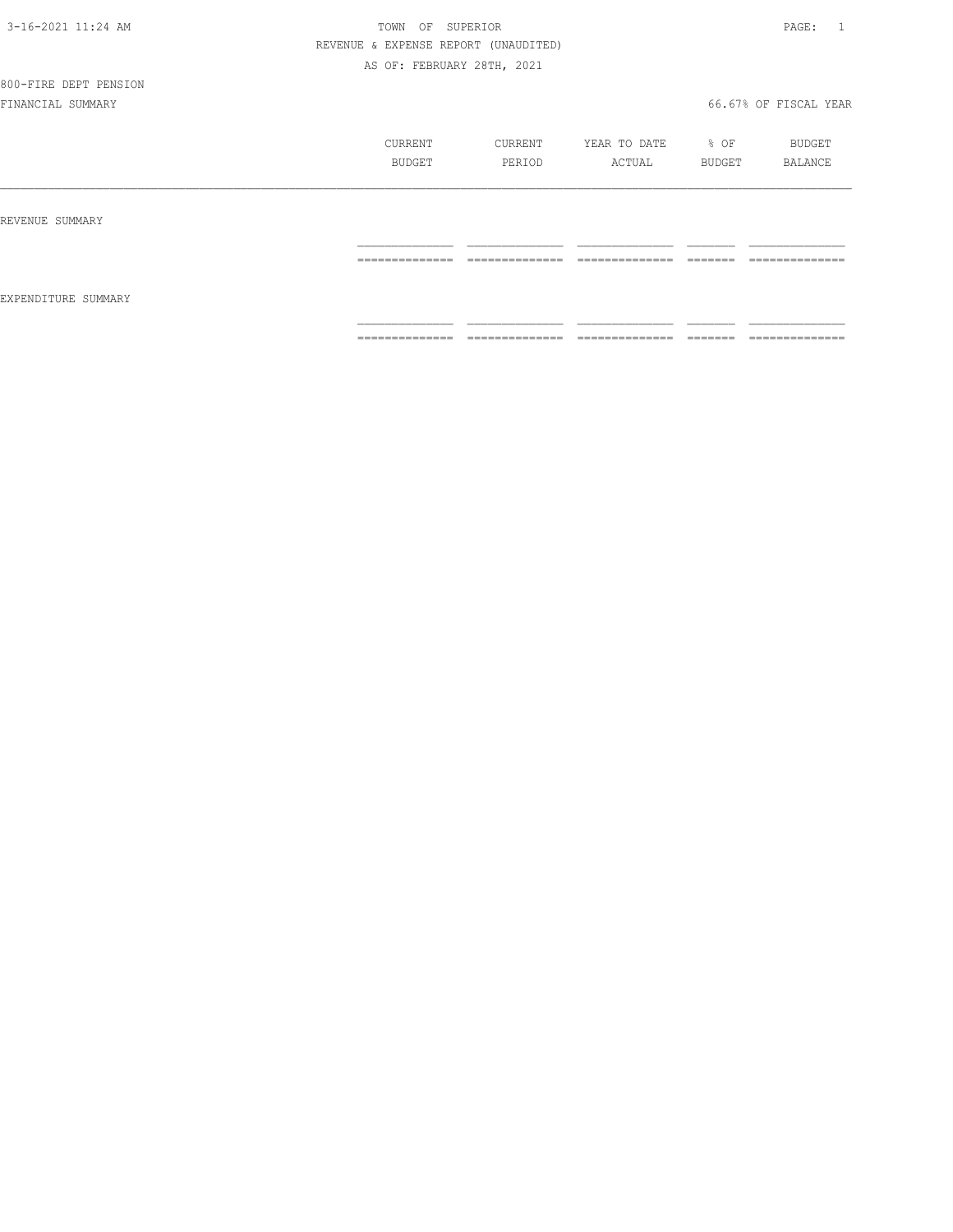810-LGIP

|                     | CURRENT<br>BUDGET | CURRENT<br>PERIOD | YEAR TO DATE<br>ACTUAL | % OF<br>BUDGET      | BUDGET<br>BALANCE |
|---------------------|-------------------|-------------------|------------------------|---------------------|-------------------|
| REVENUE SUMMARY     | --------------    | --------------    | ---------------        | -------             | --------------    |
| EXPENDITURE SUMMARY | .                 | .                 | .                      | ======              | -------------     |
|                     | ==============    | ==============    | ==============         | ________<br>------- | ==============    |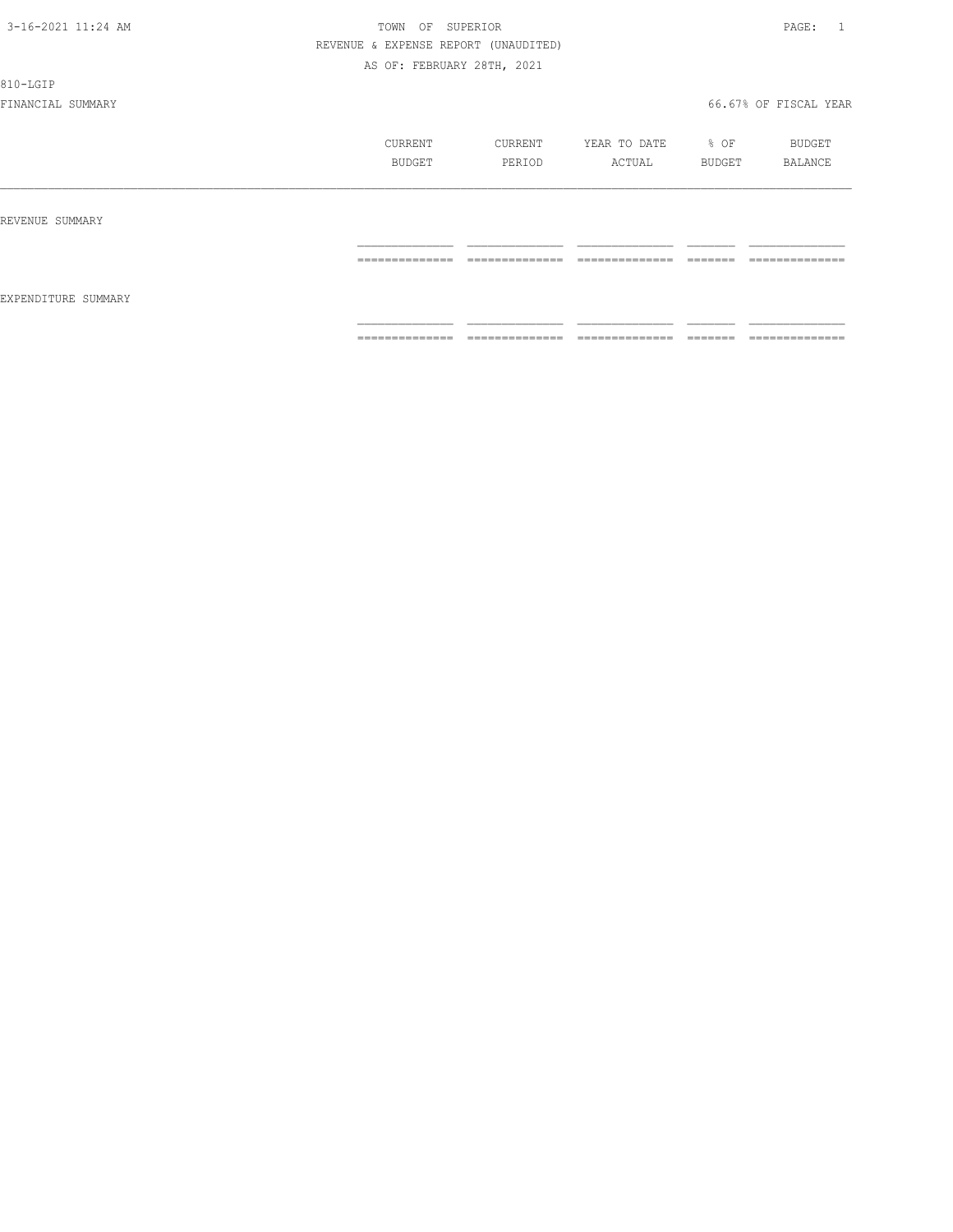#### 820-EXPLORERS

|                     | CURRENT<br>BUDGET | CURRENT<br>PERIOD | YEAR TO DATE<br>ACTUAL | % OF<br>BUDGET | BUDGET<br>BALANCE |
|---------------------|-------------------|-------------------|------------------------|----------------|-------------------|
| REVENUE SUMMARY     |                   |                   |                        |                |                   |
| EXPENDITURE SUMMARY | ==============    | ==============    | ==============         |                | --------------    |
|                     | ==============    | ==============    | ==============         |                | --------------    |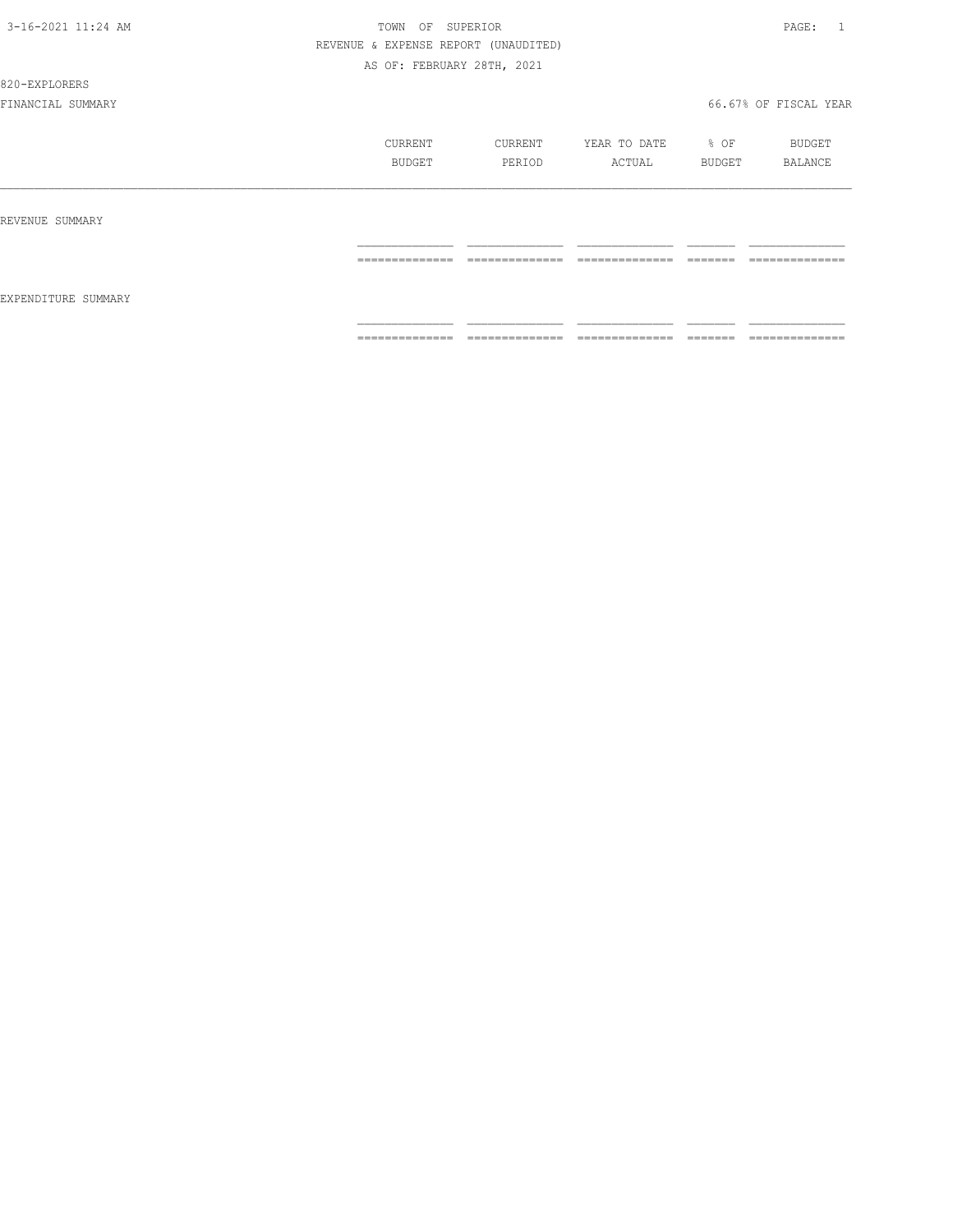|                                    | CURRENT<br><b>BUDGET</b> | CURRENT<br>PERIOD | YEAR TO DATE<br>ACTUAL   | % OF<br>BUDGET  | BUDGET<br>BALANCE |
|------------------------------------|--------------------------|-------------------|--------------------------|-----------------|-------------------|
| REVENUE SUMMARY                    |                          |                   |                          |                 |                   |
| NON-DEPARTMENTAL                   | 0.00                     | 0.00              | 5,556.00 0.00 (5,556.00) |                 |                   |
| TOTAL REVENUES                     | 0.00                     | 0.00              |                          | 5,556.00 0.00 ( | 5,556.00          |
| EXPENDITURE SUMMARY                |                          |                   |                          |                 |                   |
| NON-DEPARTMENTAL                   | 0.00                     | 0.00              | 3,171.86 0.00 (3,171.86) |                 |                   |
| TOTAL EXPENDITURES                 | 0.00                     | 0.00              |                          | 3,171.86 0.00 ( | 3, 171.86)        |
| REVENUES OVER/(UNDER) EXPENDITURES | 0.00                     | 0.00              | 2,384.14                 |                 | (2, 384.14)       |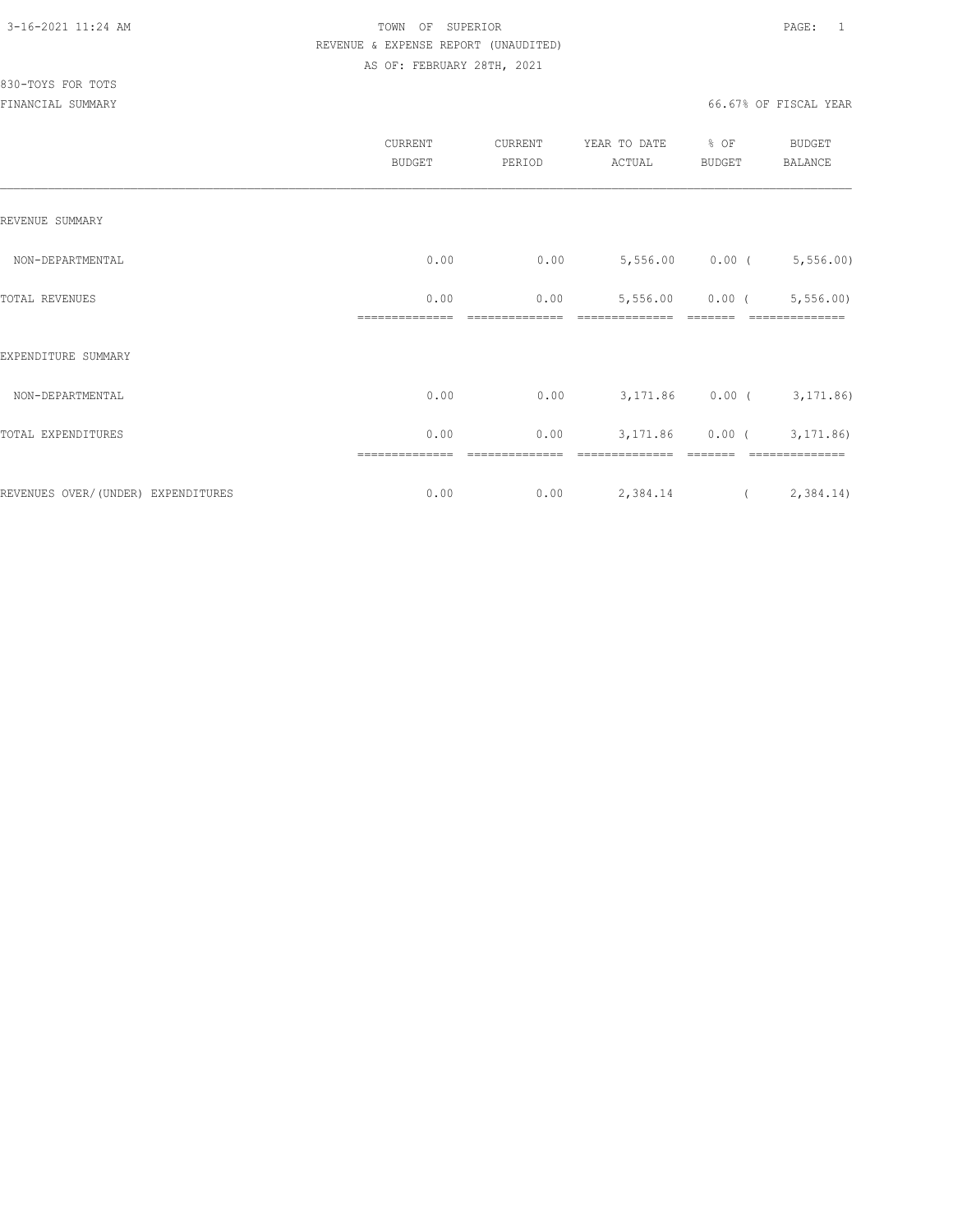# 840-GENERAL FIXED ASSETS

|                     | CURRENT<br>BUDGET | CURRENT<br>PERIOD | YEAR TO DATE<br>ACTUAL | % OF<br>BUDGET | BUDGET<br>BALANCE |
|---------------------|-------------------|-------------------|------------------------|----------------|-------------------|
| REVENUE SUMMARY     |                   |                   |                        |                |                   |
| EXPENDITURE SUMMARY | ==============    | ==============    | ==============         |                | ==============    |
|                     | ==============    | ==============    | ==============         | <b>EEEEEE</b>  | ==============    |